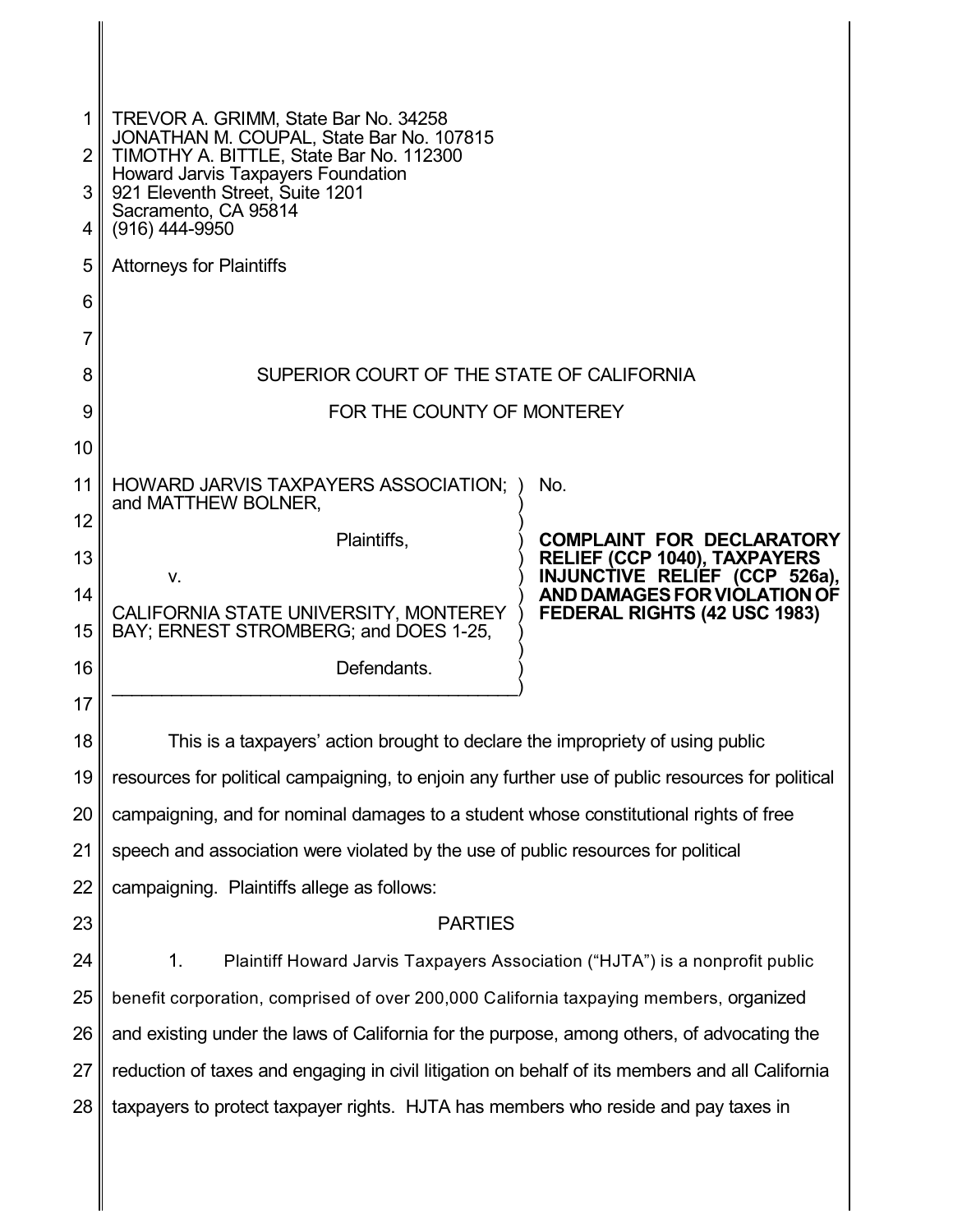1 California, and members who are students at California State University, Monterey Bay.

2 3 2. Plaintiff Matthew Bolner is a taxpayer and resident of the County of Monterey, and a full-time tuition-paying student at California State University, Monterey Bay.

4 5 6 7 8 9 10 11 3. Defendant California State University, Monterey Bay is a campus of the California State University ("CSU"), governed by its own campus president. Pursuant to regulations adopted by the CSU Trustees under the authority of Education Code sections 89030 *et seq.*, the president of each campus is responsible for hiring and supervising the staff and faculty for that campus (5 Cal. Admin. Code §§ 42702, 43521), and is also responsible for regulating noncommercial solicitations on campus (5 Cal. Admin. Code §§ 42350-42350.6). Pursuant to Government Code section 945, CSU Monterey may sue and be sued in its own name.

12 13 4. Defendant Ernest Stromberg is the Director of the Division of Humanities and Communication at CSU Monterey Bay.

14 15 16 17 18 19 5. Defendant Does 1-25 are sued herein under fictitious names because their true names and capacities are unknown to plaintiffs. When their true names and capacities are ascertained, plaintiffs will amend this complaint to assert their true names. Plaintiffs are informed and believe, and on that basis allege, that each of the fictitiously named defendants is responsible in some manner for the occurrences alleged herein, and that plaintiffs' damages were proximately caused by those defendants.

### FIRST CAUSE OF ACTION

(Declaratory Relief - CCP 1040)

22 23 24 25 26 6. Proposition 30 is an initiative measure on the November 6, 2012 ballot, sponsored by Governor Jerry Brown, the California Federation of Teachers, and the California Teachers Association. If passed, Proposition 30 will increase the State sales and use tax for four years on all taxable purchases, and will increase the State income tax for seven years on incomes above \$250,000 for individuals, or \$500,000 for joint filers.

27 28 7. Plaintiffs are informed and believe, and on that basis allege, that on or about September 27, 2012, defendant Ernest Stromberg sent the communication attached hereto

 $\mathfrak{p}$ 

20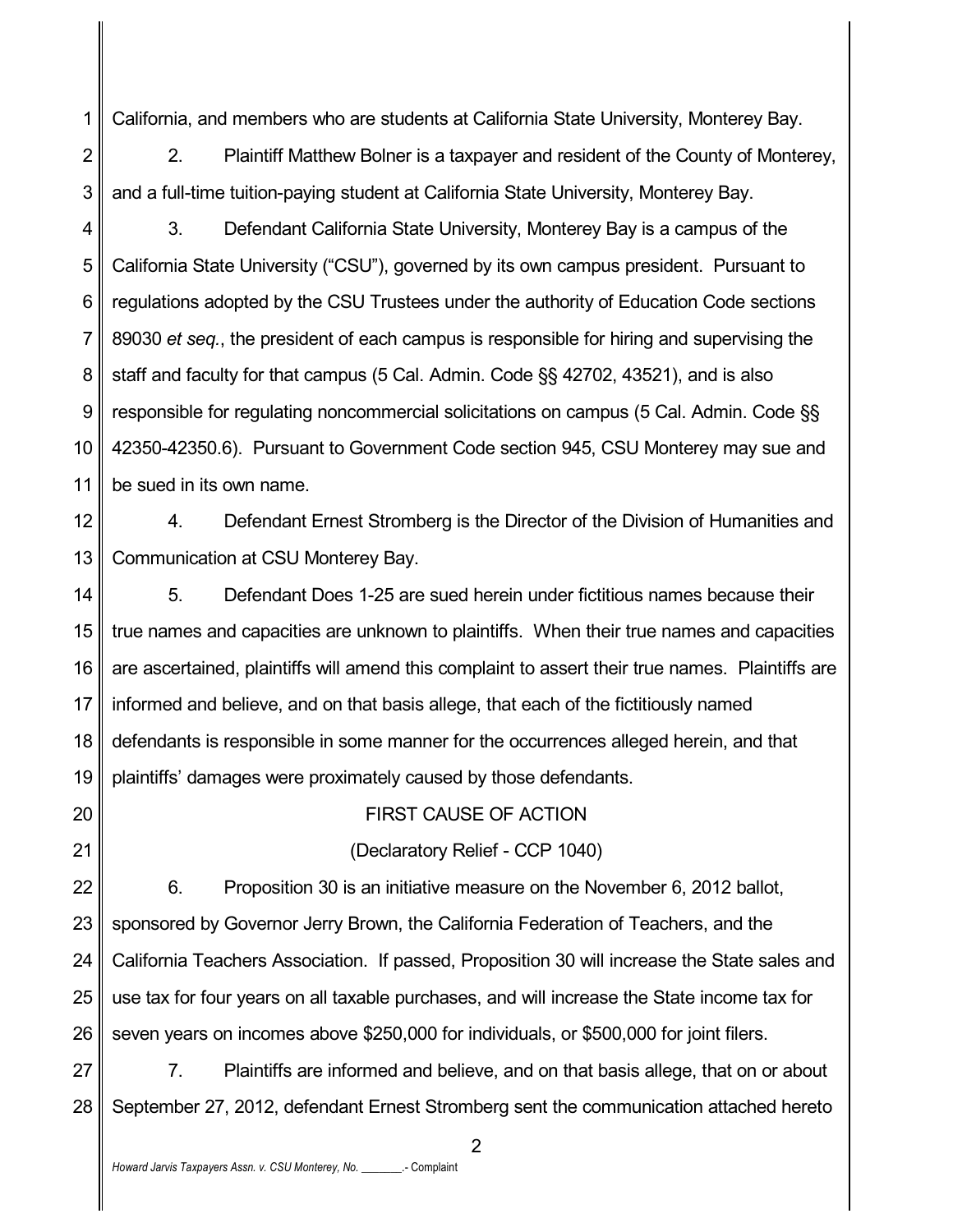1 2 3 as Exhibit A ("communication") from the Division of Humanities and Communication email address, using the CSU Monterey email system, to the students enrolled in the Humanities and Communication program, using their CSU Monterey email addresses.

4 5 6 7 8 9 10 11 12 13 8. The communication expresses and solicits support for Proposition 30. The email is addressed "Dear Students," and solicits them to "work together to pass Prop 30" in order to spare State funding for CSU. The solicitation is coupled with both a threat that, "If Prop. 30 does not pass ... CSU students will face higher fees [and] fewer classes," and with an inducement that, "If we work together to pass Prop 30 ... students will get a \$498 tuition refund." The email closes with a solicitation to "share this information with your family [presumably because many parents pay their children's tuition] and friends and encourage them to vote their support for the CSU System this November." The email is electronically signed "Dr. Ernest Stromberg, Professor, Director Division of Humanities and Communication, 100 Campus Center, CSU Monterey Bay."

14 15 16 9. The CSU Monterey email system is primarily funded through State tax revenue and compulsory student fees. All email sent from a CSU Monterey email address to a CSU Monterey email address is routed through the CSU Monterey server.

17 18 19 10. The CSU Monterey email system is not a public forum. Every student is assigned a CSU Monterey email address to ensure that the college administration and faculty are able to communicate with the students.

20 21 22 23 11. Government Code section 89001 provides, "No newsletter or other mass mailing shall be sent at public expense." Section 82041.5 defines "mass mailing" as a mailing to more than 200 recipients. Defendant Stromberg's email to approximately 360 students qualifies as a prohibited mass mailing.

24 25 26 27 28 12. Government Code section 8314 provides, "It is unlawful for ... any state ... appointee, employee, or consultant to use or permit others to use public resources for a campaign activity, or personal or other purposes which are not authorized by law." Defendant Stromberg's email qualifies as a prohibited use of public resources either for a campaign activity or for a personal or other unauthorized purpose.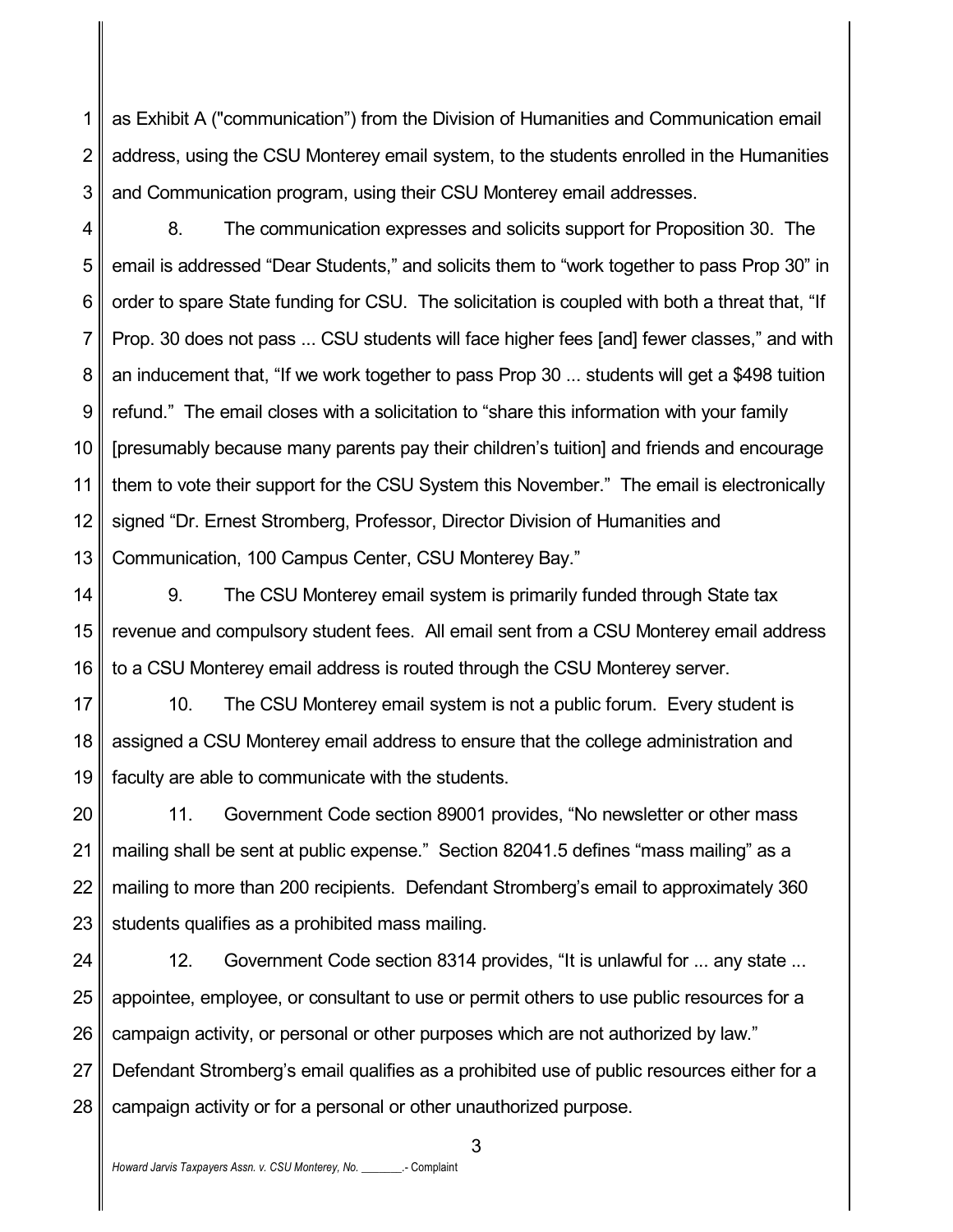1 2 3 4 5 6 7 8 13. The First Amendment of the United States Constitution, applied to the states through the Fourteenth Amendment, and Article I, sections 2 and 3 of the California Constitution guarantee every citizen freedom of speech and the right to assemble. These rights include the right to not speak and to not assemble. By using public resources to conduct a mass mailing advocating one side of a contested political campaign, defendant Stromberg violated taxpayers' and students' right against being compelled to speak in favor of a measure they oppose, and their right against being compelled to assemble with the proponents of a measure they oppose.

9 10 11 12 14. Government Code section 815.2 provides, "A public entity is liable for injury proximately caused by an act or omission of an employee of the public entity within the scope of his employment." CSU Monterey is liable under this statute for injuries caused by defendant Stromberg's unlawful use of public resources for political campaigning.

13 14 15 16 17 18 15. An actual controversy exists between the parties in that plaintiffs believe defendant Stromberg's use of the CSU Monterey email system to conduct a mass campaign mailing is unlawful and violates the constitutional rights of taxpayers and students whose tax dollars and student fees are being misused to promote a political cause which they do not support, and that CSU Monterey is liable for defendant Stromberg's actions; whereas defendants believe the alleged activities are valid in all respects.

16. Plaintiffs desire a judicial determination of the rights and duties of the parties, including a declaration regarding the validity of the email attached as Exhibit A.

WHEREFORE, plaintiffs pray for judgment as hereinafter set forth.

# SECOND CAUSE OF ACTION

# (Injunctive Relief - CCP 526a)

17. Plaintiffs repeat the allegations contained in Paragraphs 1 through 16 above as though fully set forth herein.

28 18. Plaintiffs are informed and believe, and on that basis allege, that defendant Stromberg and other administrators and faculty employed at CSU Monterey Bay will continue to have access to the CSU Monterey email system and to other public resources,

19

20

21

22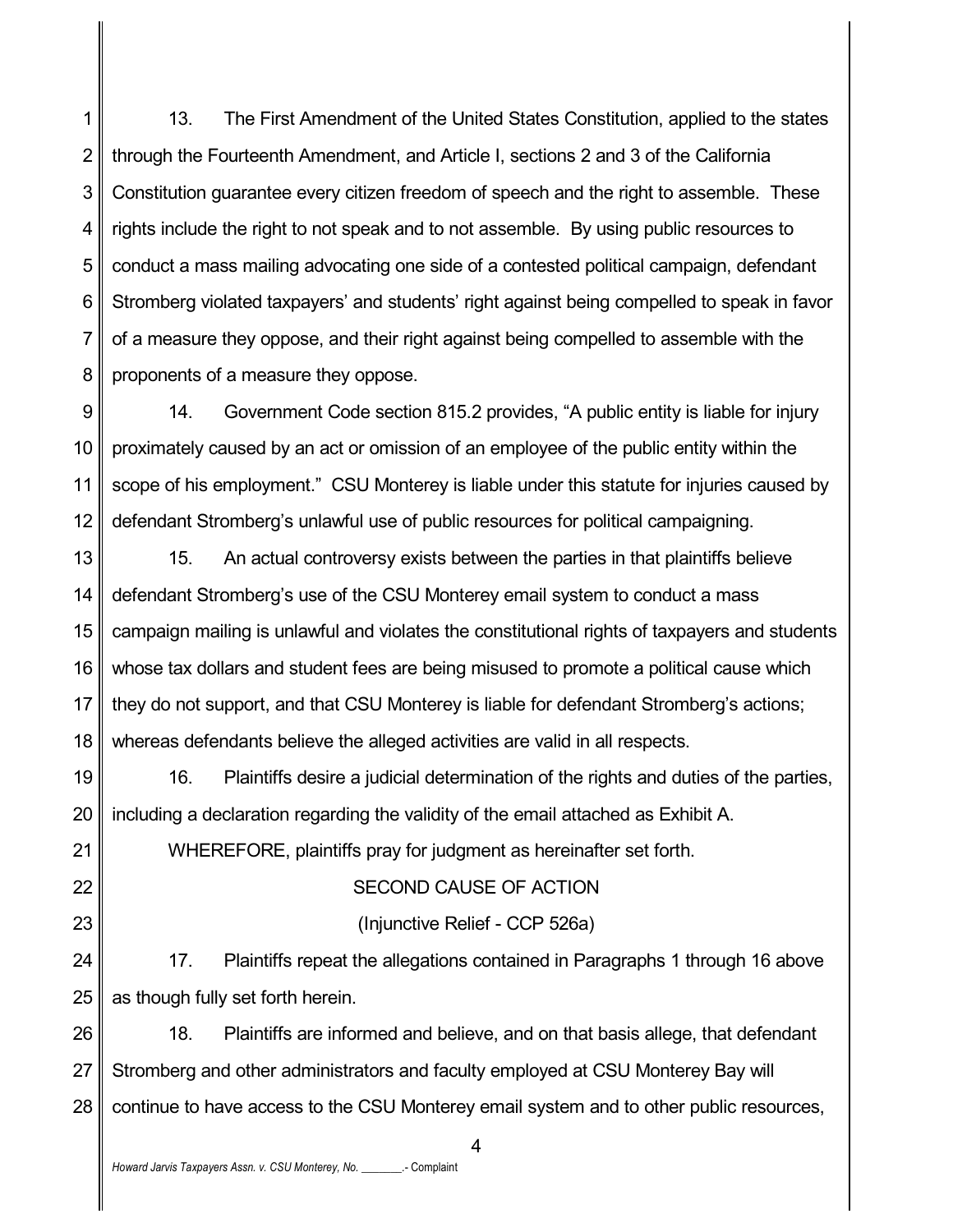1 2 3 and that CSU Monterey's president may neglect to regulate the political solicitation of students at public expense by CSU Monterey employees as to Proposition 30 or other measures on the ballot, unless enjoined from doing so.

4 5 19. Plaintiffs have no adequate remedy at law, or otherwise, for the harm and injury that will be caused by defendants' continued acts and omissions as alleged herein.

6 7 20. Irreparable harm and injury will follow and be suffered by plaintiffs unless the acts and omissions of defendants are enjoined.

WHEREFORE, plaintiffs pray for judgment as hereinafter set forth.

8

9

10

20

21

## THIRD CAUSE OF ACTION

(Damages for Violation of Federal Rights - 42 USC 1983)

11 12 21. Plaintiffs repeat the allegations contained in Paragraphs 1 through 20 above as though fully set forth herein.

13 14 15 22. In committing the acts and omissions complained of herein, defendants acted under color of state law to deprive plaintiffs of certain constitutionally protected rights secured by the First and Fourteenth Amendments of the United States Constitution.

16 17 18 19 23. In committing the acts complained of herein, defendants have damaged plaintiffs in an amount which plaintiffs are presently unable to ascertain. Plaintiffs will request leave to amend this complaint to allege the amount of damages once they are determined through discovery.

WHEREFORE, plaintiffs pray for judgment as set forth below:

## PRAYER

22 23 Based on the foregoing allegations, plaintiffs pray for judgment against defendants as follows:

24 25 26 27 28 1. For a declaration that defendant Stromberg's use of the CSU Monterey email system to send the email attached as Exhibit A to the students enrolled in the Humanities and Communication program using their CSU Monterey email addresses was unlawful and violated plaintiffs' rights under the First and Fourteenth Amendments of the United States Constitution, and that CSU Monterey is liable for defendant Stromberg's actions;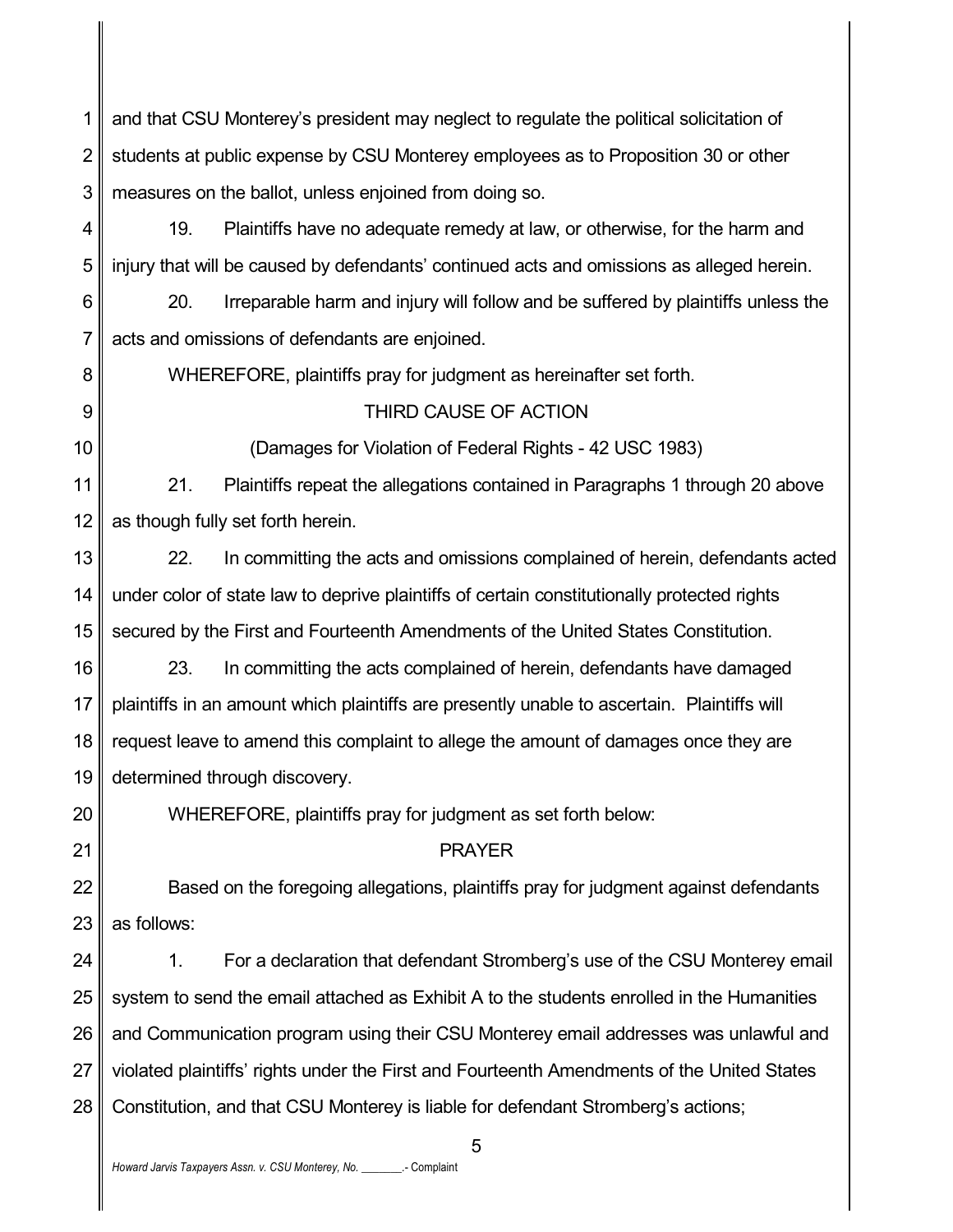| 1              | 2.<br>For a permanent injunction ordering defendants to refrain from using public              |                                                                                 |
|----------------|------------------------------------------------------------------------------------------------|---------------------------------------------------------------------------------|
| $\overline{2}$ | resources for political activities in the future, and from approving or permitting the same by |                                                                                 |
| 3              |                                                                                                | persons under their supervision;                                                |
| 4              | 3.                                                                                             | For damages according to proof;                                                 |
| 5              | 4.                                                                                             | For costs of suit including reasonable attorney fees; and                       |
| 6              | 5.                                                                                             | For such other or further relief as the Court deems just and proper.            |
| 7              |                                                                                                |                                                                                 |
| 8              |                                                                                                | Respectfully submitted,                                                         |
| 9<br>10        |                                                                                                | <b>TREVOR A. GRIMM</b><br><b>JONATHAN M. COUPAL</b><br><b>TIMOTHY A. BITTLE</b> |
| 11             |                                                                                                |                                                                                 |
| 12             |                                                                                                |                                                                                 |
| 13             |                                                                                                | <b>TIMOTHY A. BITTLE</b><br><b>Attorneys for Plaintiffs</b>                     |
| 14             |                                                                                                |                                                                                 |
| 15             |                                                                                                |                                                                                 |
| 16             |                                                                                                |                                                                                 |
| 17             |                                                                                                |                                                                                 |
| 18             |                                                                                                |                                                                                 |
| 19             |                                                                                                |                                                                                 |
| 20             |                                                                                                |                                                                                 |
| 21             |                                                                                                |                                                                                 |
| 22             |                                                                                                |                                                                                 |
| 23             |                                                                                                |                                                                                 |
| 24             |                                                                                                |                                                                                 |
| 25             |                                                                                                |                                                                                 |
| 26             |                                                                                                |                                                                                 |
| 27             |                                                                                                |                                                                                 |
| 28             |                                                                                                |                                                                                 |
|                |                                                                                                | 6<br>Howard Jarvis Taxpayers Assn. v. CSU Monterey, No. ________.- Complaint    |